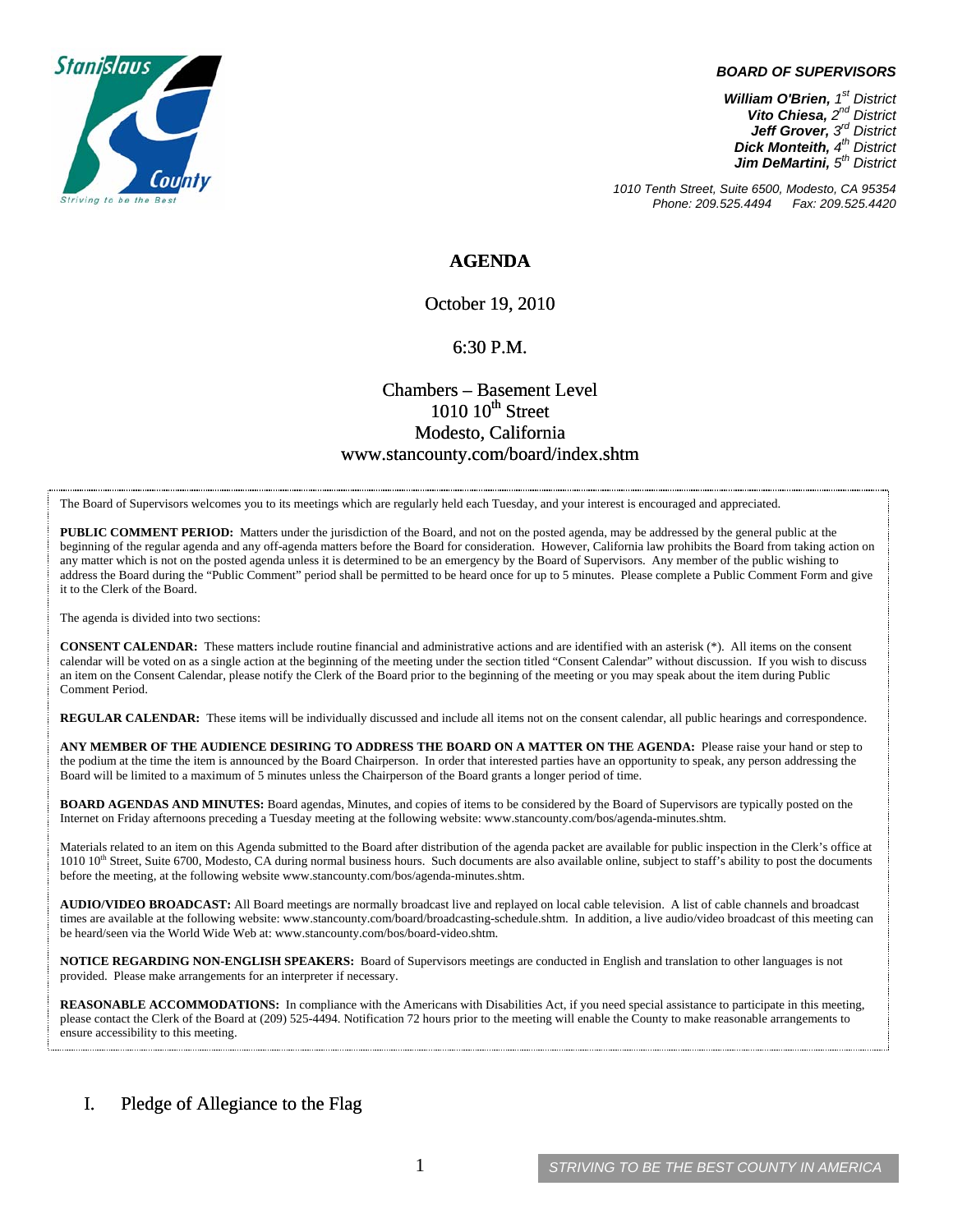- II. Presentations: A. Honoring Sheriff Sergeant John Walker and Deputy Sheriff Jesse Grogan for their Act of Heroism
	- B. 2010 Library Annual Report (View Item)
- III. Public Comment Period
- IV. Consent Calendar
- V. Agenda Items
	- A. Miscellaneous
	- \* 1. Approval of the Minutes for October 5, 2010 ([View Item\)](http://www.stancounty.com/bos/minutes/2010/min10-05-10.pdf)
	- \* 2. Approval of Appointment of Jeramy Young, Debra Brown and Dr. Gaither Loewenstein to the Stanislaus Economic Development and Workforce Alliance ([View Item\)](http://www.stancounty.com/bos/agenda/2010/20101019/A02.pdf)
	- \* 3. Acceptance of the Resignation of:
		- a. Paul Souza from the Empire Municipal Advisory Council ([View Item\)](http://www.stancounty.com/bos/agenda/2010/20101019/A03a.pdf)
		- b. Diane Stewart from the Stanislaus Economic Development and Workforce Alliance ([View Item\)](http://www.stancounty.com/bos/agenda/2010/20101019/A03b.pdf)
		- c. Debbie Parr-Noblitt and Jennifer Henk from the Stanislaus Child Development Local Planning Council ([View Item\)](http://www.stancounty.com/bos/agenda/2010/20101019/A03c.pdf)
	- \* 4. Approval to Commend Lowell Clark and Family Upon Receiving the 2010 Annual Distinguished Citizens Award from the Greater Yosemite Council of Boy Scouts of America ([View Item\)](http://www.stancounty.com/bos/agenda/2010/20101019/A04.pdf)
	- \* 5. Approval to Proclaim November 15, 2010, as "America Recycles Day" in Stanislaus County – Environmental Resources ([View Item\)](http://www.stancounty.com/bos/agenda/2010/20101019/A05.pdf)
	- \* 6. Approval to Render Specified Election Services to the City of Riverbank for a Special Municipal Election on March 8, 2011 ([View Item\)](http://www.stancounty.com/bos/agenda/2010/20101019/A06.pdf)
	- \* 7. Approval to Adopt Amendments to the Conflict of Interest Code of the City-County Capital Improvements and Financing Agency, a Joint Powers Agency Between the City of Modesto and the County of Stanislaus ([View Item\)](http://www.stancounty.com/bos/agenda/2010/20101019/A07.pdf)
	- B. Chief Executive Office
	- \* 1. Approval and Authorization for the Agricultural Commissioner to Sign the European Grapevine Moth Trap (EGVM) Contract for Fiscal Year 2010-2011 with the California Department of Food and Agriculture – Agricultural Commissioner ([View Item\)](http://www.stancounty.com/bos/agenda/2010/20101019/B01.pdf)
	- \* 2. Approval of the Agreement with Golden Valley Health Centers for Mental Health Services for Fiscal Year 2010-2011 – Behavioral Health and Recovery Services ([View Item\)](http://www.stancounty.com/bos/agenda/2010/20101019/B02.pdf)
	- \* 3. Approval of Agreements for Temporary Physician Services and Amendment to Agreement for Mental Health Services for Fiscal Year 2010-2011 – Behavioral Health and Recovery Services ([View Item\)](http://www.stancounty.com/bos/agenda/2010/20101019/B03.pdf)
	- \* 4. Approval to Accept the Eighth Update on the Immediate Action Plan to Secure the Men's Honor Farm in Accordance with Public Contract Code Section 22050 for the Abatement, Demolition and Clean-Up of the Destroyed Barracks – Chief Executive Office ([View Item\)](http://www.stancounty.com/bos/agenda/2010/20101019/B04.pdf)
	- \* 5. Approval of 2010 Equal Rights Commendations for Denise Hunt, Director of Behavioral Health Services and Patricia Hill Thomas, Chief Operations Officer/Assistant Executive Officer – Chief Executive Office ([View Item\)](http://www.stancounty.com/bos/agenda/2010/20101019/B05.pdf)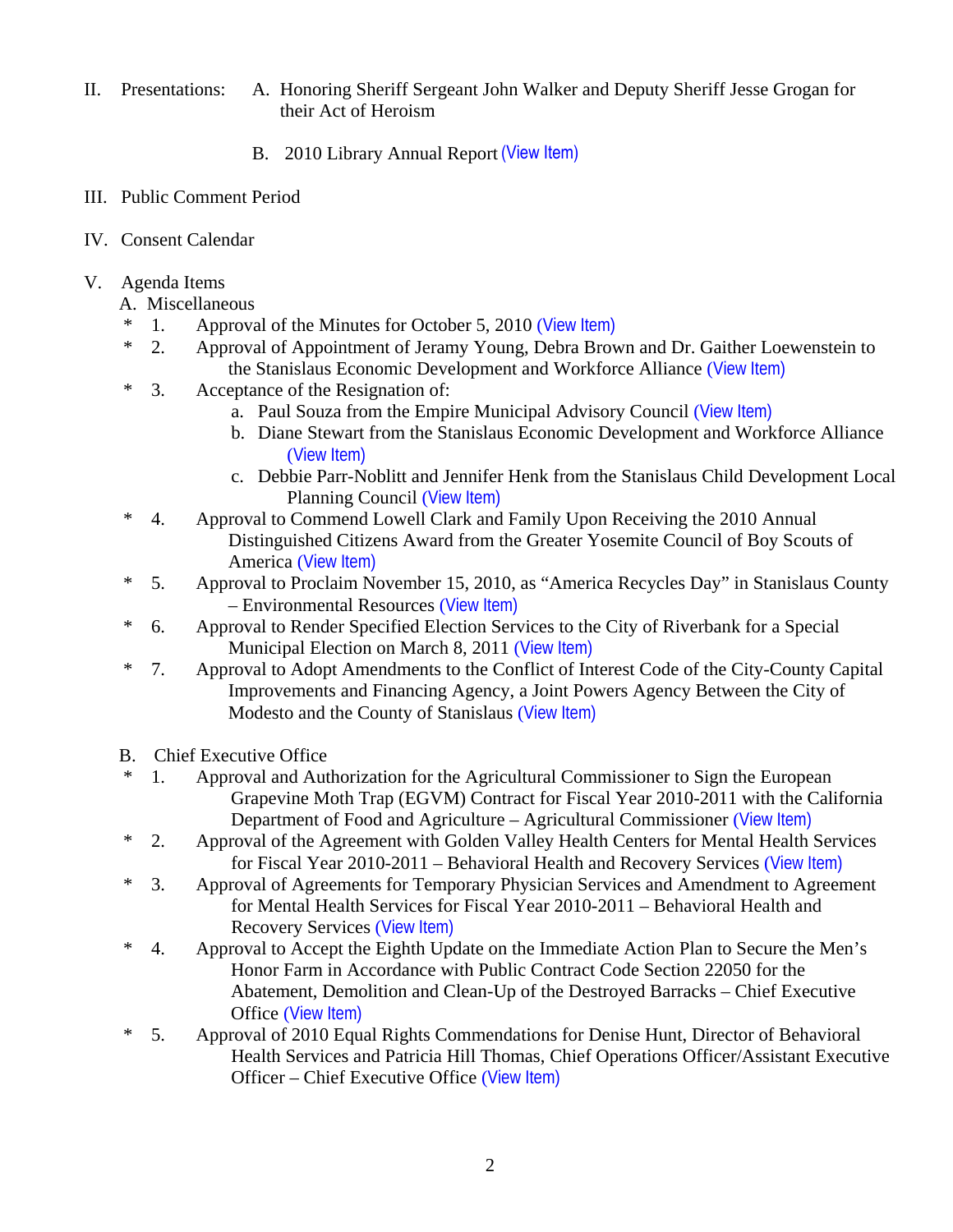- \* 6. Approval of the Memorandum of Understanding Between the County of Stanislaus and the Stanislaus Family Justice Center and the Approval for the Chief Executive Office to Accept a Grant Not to Exceed \$675,000 from the Department of Justice for the Stanislaus Family Justice Center – Chief Executive Office ([View Item\)](http://www.stancounty.com/bos/agenda/2010/20101019/B06.pdf)
- \* 7. Approval for On Your Mark Events Management to Have Exclusive Use of Woodward Reservoir Regional Park for Areas Designated as Racing Routes, Bay View Boat Ramp, and Group Picnic Area on October 24, 2010, for Central Valley No. 2 Triathlon – Parks and Recreation ([View Item\)](http://www.stancounty.com/bos/agenda/2010/20101019/B07.pdf)
- \* 8. Approval to Accept the Fiscal Year 2010-2011 Grant from the Department of Insurance for the District Attorney's Office Auto Insurance Fraud Program – District Attorney ([View Item\)](http://www.stancounty.com/bos/agenda/2010/20101019/B08.pdf)
- \* 9. Approval of Memorandum of Understanding for Fiscal Year 2010-2011 with the Stanislaus Economic Development and Workforce Alliance Regarding the Implementation of Countywide Economic Development Activities – Chief Executive Office ([View Item\)](http://www.stancounty.com/bos/agenda/2010/20101019/B09.pdf)
	- 10. Consideration of the Mental Health Board Annual Report Behavioral Health and Recovery Services ([View Item\)](http://www.stancounty.com/bos/agenda/2010/20101019/B10.pdf)
- C. Department of Public Works
- 1. Approval of a Memorandum of Agreement (MOA) with the City and County of San Francisco and Stanislaus County for the San Joaquin Water Pipeline System Project ([View Item\)](http://www.stancounty.com/bos/agenda/2010/20101019/C01.pdf)
- \* 2. Approval to Establish the Project Budget and Award a Consulting Contract to Nolte Associates, Inc. for the Crows Landing Road Seismic Bridge Replacement Project ([View Item\)](http://www.stancounty.com/bos/agenda/2010/20101019/C02.pdf)
- D. Department of Planning and Community Development
- \* 1. Approval to Introduce and Waive the First Reading of an Ordinance Amending Title 16 of the Stanislaus County Code, and Adopting by Reference the California Code of Regulations Title 24, 2010 Edition of the California Building Standards Code and to Set a Public Hearing on November 9, 2010 at 9:05 a.m. ([View Item\)](http://www.stancounty.com/bos/agenda/2010/20101019/D01.pdf)
- E. County Counsel
- VI. Scheduled Matters
- 6:35 p.m. Sitting as the Redevelopment Agency ([View Item\)](http://www.stancounty.com/bos/agenda/2010/20101019/PH635.pdf)
	- I. Call to Order
	- II. Consent Calendar (those items marked with an \*)
	- III. Approval of Minutes
		- \*A. Minutes of September 28, 2010
	- IV. Correspondence
		- A. None
	- V. Public Hearings
		- A. Public Hearing to Consider Adoption of the 2010-2014 Implementation Plan for the Stanislaus County Redevelopment Agency Project No. 1
	- VI. Agenda Items
		- A. Approval to Adopt the Proposed Budget for Fiscal Year 2010-2011
	- VII. Public Forum
	- VIII. Adjournment